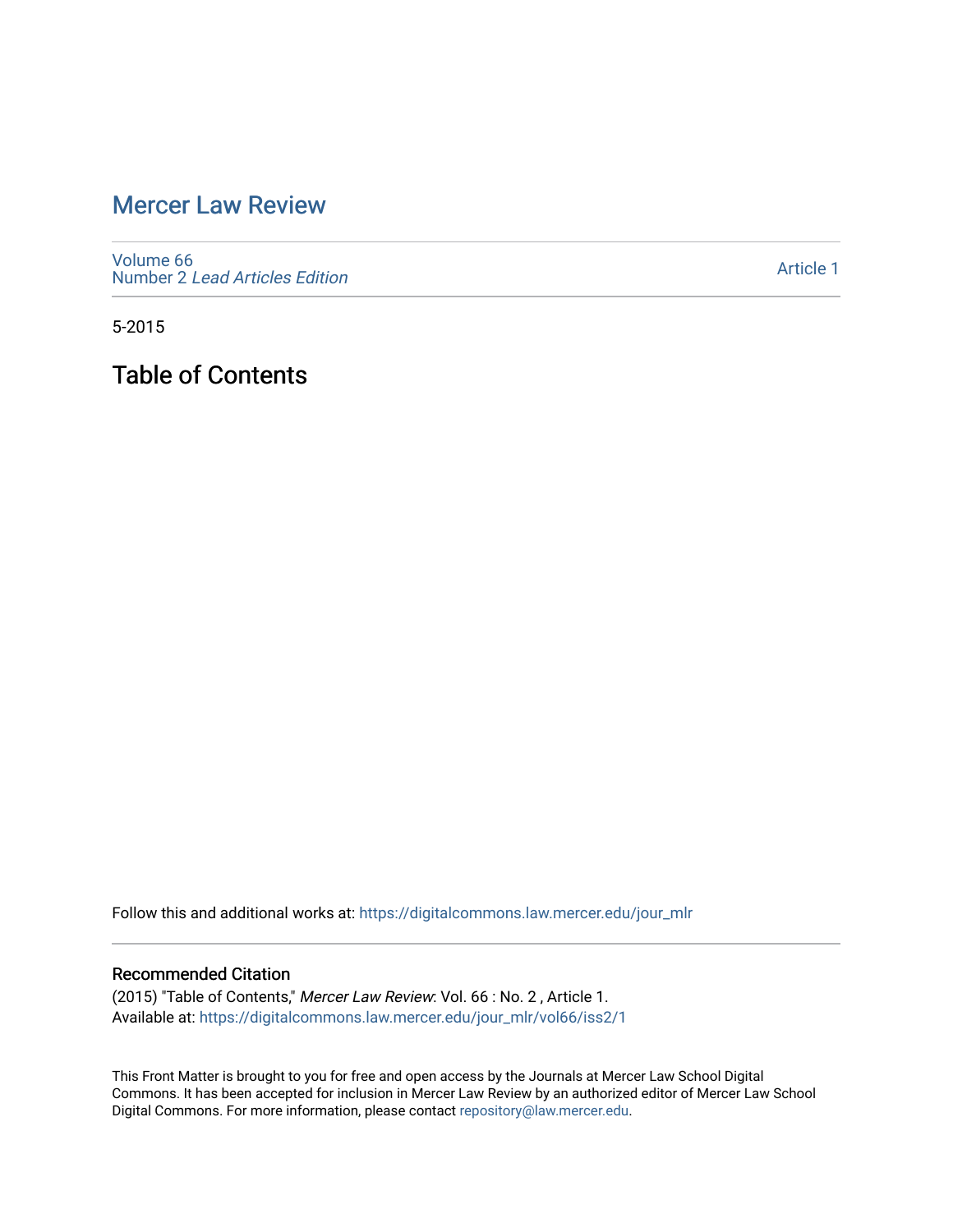# **TABLE OF CONTENTS**

# **LEAD ARTICLES EDITION**

#### **The Scholarship and Teaching of Jack Sammons**

#### **A Symposium of the Mercer Law Review Friday, October 3, 2014**

#### **Dinner Remarks**

| Thirty Years of Jack Sammons: An Appreciation |  |
|-----------------------------------------------|--|
| <b>Symposium Dinner Speech</b>                |  |
| October 2, 2014 $\ldots$ Timothy W. Floyd 265 |  |

#### Morning Session

| Religious Arguments by Citizens to Influence<br>Public Policy: The Lessons of the Establish-                            |  |
|-------------------------------------------------------------------------------------------------------------------------|--|
| ment Clause  Gary J. Simson 273                                                                                         |  |
| The Relationship Between Christian Theology<br>and Legal Ethics in the Thought of Jack                                  |  |
|                                                                                                                         |  |
| Hearing Voices: Reading as Listening in<br>Literature, Law, and Theology $\dots \dots \dots \dots$ James Boyd White 325 |  |
| Jack Sammons as Therapist  Joseph Vining 335                                                                            |  |
| Justice, Play, and Politics  Eugene Garver 345                                                                          |  |
| Kantian Intuitionism as a Framework for the<br>Justification of Moral Judgments  Robert Audi 365                        |  |